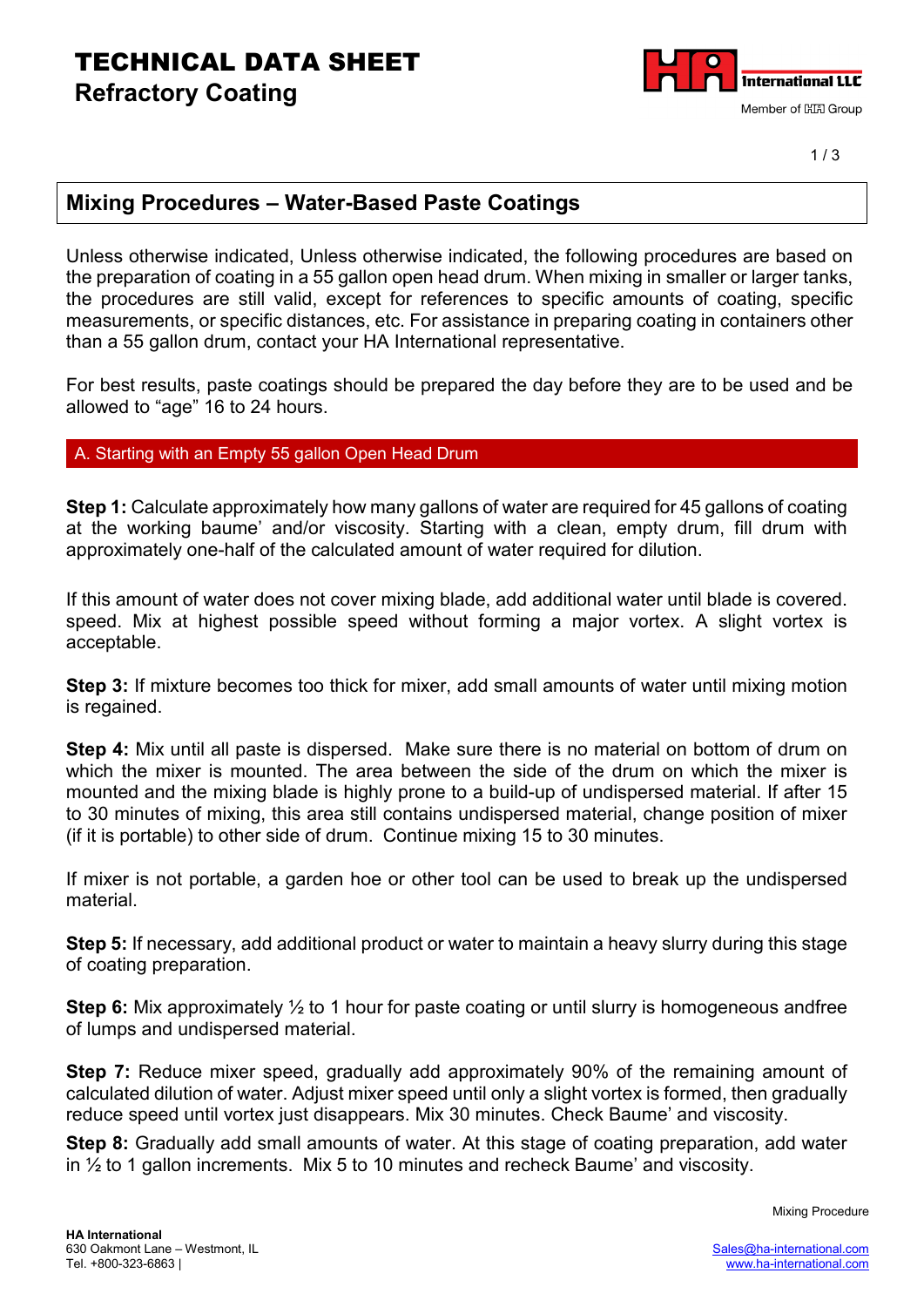## TECHNICAL DATA SHEET **Refractory Coating**



2 / 3

**Step 9:** Repeat Step 8 until coating is within desired Baume' and viscosity range.

**Step 10:** When coating properties are within desired range, mix an additional 15 minutes. Recheck Baume' and viscosity.

**Step 11:** When desired Baume' and viscosity range is definitely established, mixing intensity should be reduced to a gentle roll and coating is ready to be used.

**Step 12:** When coating is ready to be used, HA International recommends that the time, Baume', viscosity, coating density, and coating temperature be determined and the data berecorded.

**Step 13:** The Baume', viscosity, coating density, and coating temperature should be checked at least once and preferably twice per shift. Changes in these properties will indicate a potential problem before it becomes serious and results in scrapped castings.

B. Adding to the Drum which Already Contains Coating

The preferred practice is to use two drums for coating preparation and to always start with an empty container. However, this may not always be possible. If circumstances require that additional coating be prepared for use while mixing drum still contains coating, the following procedure is recommended:

**Step 1:** Do not allow coating level in drum to become less than six inches above the mixing blade. Increase the mixing speed until a slight vortex is formed. At this stage of coating preparation a slight vortex is desirable and facilitates the dispersing of powdered coatings.

**Step 2:** Add paste until coating becomes a heavy slurry. To obtain a heavy slurry, a typical waterbased coating requires that material be added until the level in the drum is approximately 1 to 1  $\frac{1}{2}$  times the original level of coating.

**Steps 3-6:** Same as procedure A.

**Step 7:** Reduce mixer speed. Gradually add the remaining amount of calculated dilution water until level in the drum is approximately 6 to 8" from top of the drum. The exact amounts of product and water required to obtain a full drum of diluted coating will vary and will have to be determined by trial and error.

Adjust mixer speed until only a slight vortex is formed. Then gradually reduce speed until vortex just disappears. Mix 15 to 30 minutes. Check Baume' and/or viscosity. Baume' and viscosity should be slightly higher than desired Baume' and viscosity.

**Steps 8-13:** Same as procedure A

Mixing Procedure